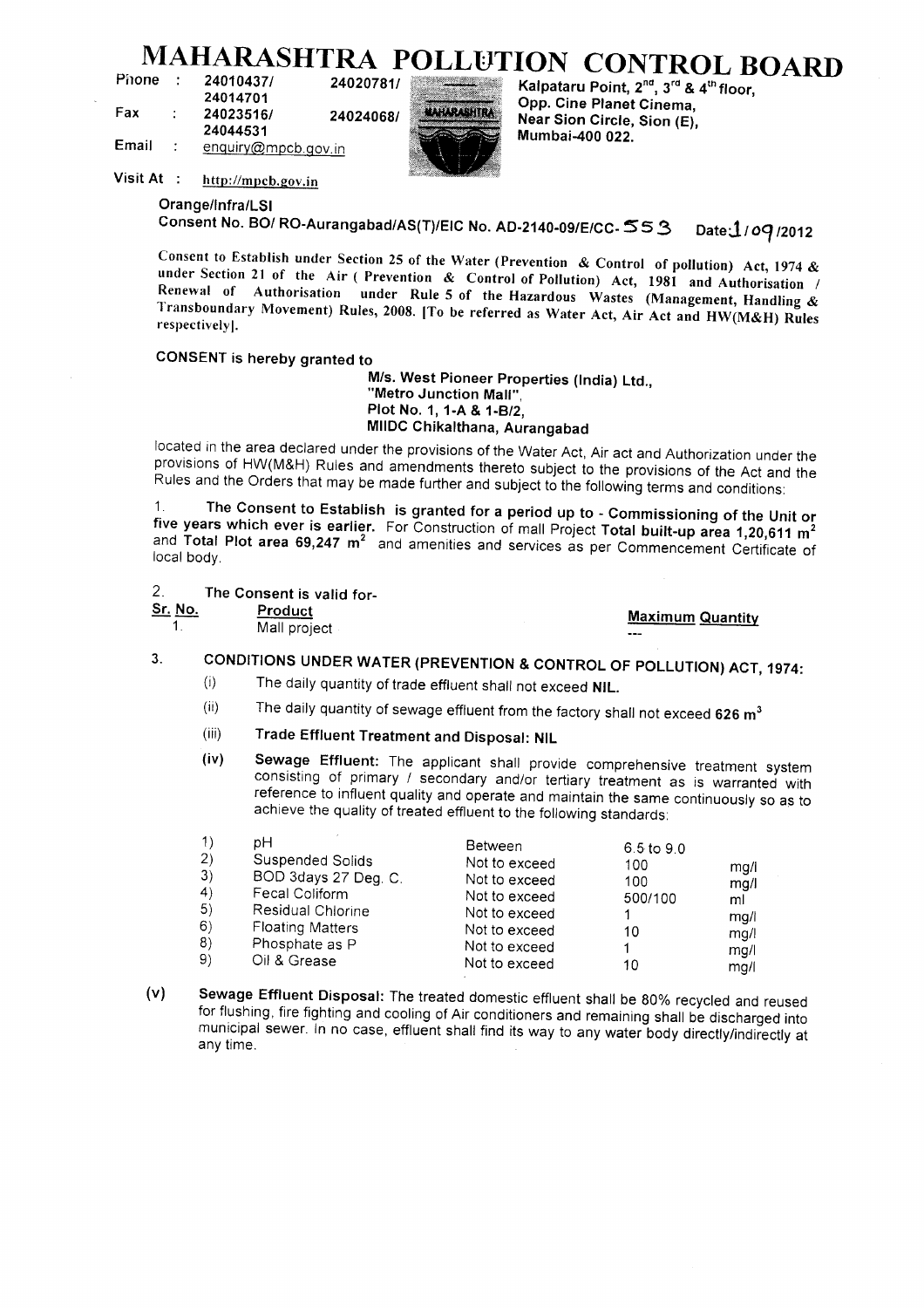#### (vi) **Non-Hazardous Solid Waste: -**

The total quantity shall be segregated and treated as follows: -

| Sr | Type of Segregated solid waste | Quantitv    | reatment)    | <b>Disposal</b> |
|----|--------------------------------|-------------|--------------|-----------------|
|    | Organic wastel                 | TPD         | Compostina   | Used as manure  |
|    | Non-biodegradable waste        | 2.43 Kg/Day | Sale/sent to | AMC             |

## **4. Other conditions (During Construction Phase):**

- 1. All activities shall be in resonance with the prov sions of Indian Forest Act, 1927 (16 of 1927), Forest (Conservation) Act, 1980 (69 of 1980) and Wildlife (Protection) Act, 1972 (53 of 1972). CRZ notification, and special notifications published for area wherever applicable and all the Environmental Statutes and Instruments.
- 2. This Consent to Establish is issued only for Developing Construction Project purposes.
- 3. No quarrying activities shall be commenced in the area unless appropriate permissions are obtained for a limited quarrying material required for construction of local residential housing and traditional road maintenance work, provided that such quarrying is not done on Forest Lands and the material is not exported to the outside area.
- 4. There shall be no felling of trees whether on Forest, Government, Revenue or Private lands except as per prevailing Rules.
- 5. Extraction of Groundwater for the residential complex shall require prior permission of the State Ground Water Authority or other relevant authorities , as applicable;
- 6. Near the activities that are related to water (like activity of water parks, water sports) and/or in the vicinity of lake, Dissolved Oxygen shall not be less than 5 mg/liter.
- 7. In order to ensure that the water from this residential complex do not enter into outside environment, the nallas crossing the township/complex premises, shall be lined, covered and made water tight by the applicant within the premises with intermittent inspection of chambers following good engineering practices as per the regulations of local body. This management shall be such as also to help in excluding the external pollutants degrading the internal environment of residential complex.
- 8. The Applicant shall provide fixtures for showers, toilet, flushing and drinking should be of low flow either by use of aerators or pressure reducing devices or sensor based control.
- 9. The Applicant shall prepare management plan for water harvesting, roof-water reclamation, water/storm water conservation and implement the same before handling over of complex for occupation.
- 10. The Applicant shall draw plans for the segregation of solid wastes into biodegradable and non-biodegradable components. The biodegradable material shall be recycled through scientific in-house composting with the approval of local body and the inorganic material shall be disposed off at approved Municipal Solid Waste landfill site of local body environmentally acceptable location and method. It is clarified that the term solid waste includes domestic, commercial, and garden wastes, but does not include hazardous and biomedical wastes. The activities of bio-composting and engineered land fill shall be as per the Municipal Solid Waste (M&H) Rules, 2000
- 11. Applicant shall be responsible to take adequate precautionary measures as detailed in this consent
- 12. The applicant/generator shall be responsible for safe and scientific collection, transportation, treatment and disposal of Bio-Medical Waste as per the provisions made under the Bio-Medical Waste (Management & Handling) Rules, 1998. Any activity as defined under BMW (M & H) Rules has to obtain a separate Authorization from Maharashtra Pollution Control Board.
- 13. The applicant shall provide sufficient parking space for parking of four wheelers for residential area.
- 14. For disinfection of waste water ultra violet radiation shall be used in place of chlorination.
- 15. Ready mixed concrete used in building construction stage should apply separately for consent from the Board.
- 16. The applicant, during the construction stage shall provide.

 $\mathcal{L}^{\mathcal{L}}$ 

- a) Septic tank and soak pit of adequate capacity for the domestic effluent generated due to workers residing at site.
- b) Proper loading and unloading of construction material, excavated material and its proper disposal as per MSW (M&H) Rules 2000.
- c) Cutting of trees is not permitted, however in unavoidable conditions necessary permission from the local body shall be obtained.
- d) Green belt of 33% of the open space shall be developed excluding lawns.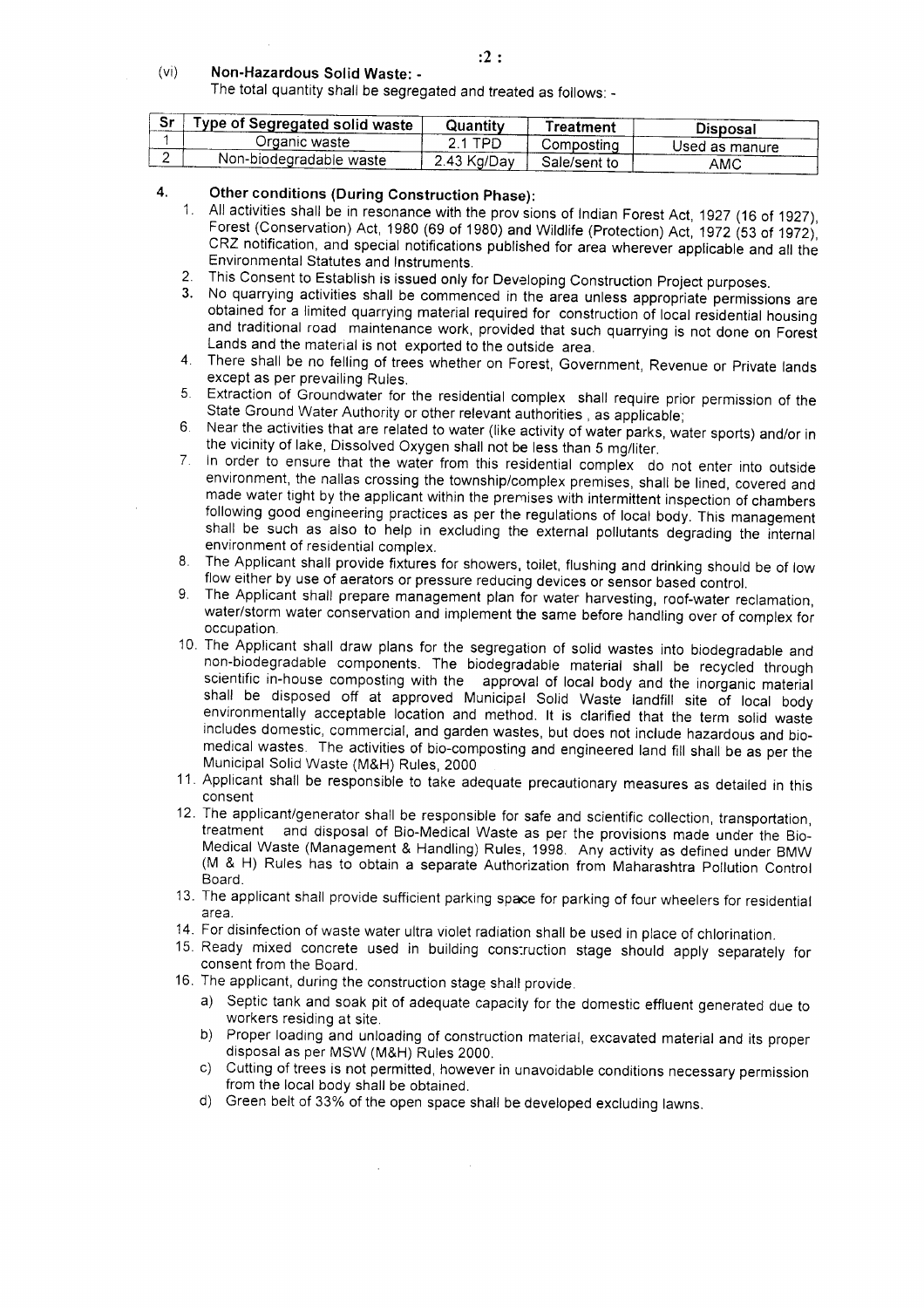- :3 :
- 4. The Applicant shall comply with all the provisions of, the Water (Prevention and Control of Pollution) Cess Act, 1977 (to be referred as Cess Act) and Rules as Amended, 2003 and Rules there under: - Rules there under: -<br>The daily water consumption for the following categories is as under:

| Domestic                                                                                                                          | $\cdots$ | 735     | CMD |
|-----------------------------------------------------------------------------------------------------------------------------------|----------|---------|-----|
| (ii) Cooling/boiler                                                                                                               | $\cdots$ | 14      | CMD |
| (iii) Flushing                                                                                                                    | $\cdots$ | $- - -$ | CMD |
| (iv) Gardening<br>the contract of the contract of the contract of the contract of the contract of the contract of the contract of | $\cdots$ | 172     | CMD |

The applicant shall regularly submit to the Board the returns of water consumption in the prescribed form and pay the cess as specified under Section 3 of the said Act which is also available on MPCB website at http://mpcb.mah.nic.in/images/cessform1.pdf

# **5. CONDITIONS UNDER AIR (PREVENTION & CONTROL OF POLLUTION) ACT, 1981:**

- (i) The applicant shall install a comprehensive control system consisting of control equipments as is warranted with reference to generation of emission and operate and  $\frac{m}{\sqrt{2}}$  intain the same continuously so as to define the level of pollutants to the level of pollutants to the same continuously so as to the level of pollutants to the same continuously so as  $\frac{m}{\sqrt{2}}$ namtam the same t<br>pllowing standards :
- **A)** Control Equipment: Air pollution control equipments of additional be provided to provide the provided to provide the provided to provide the provided to provide the provided to provide the provided to provide the prov  $\text{mit the emission}$

## **B) Conditions for D.G. Set -**

- $1$  Noise from the D.G. Set should be controlled by  $\frac{1}{2}$ the matricial acoustically. 2] Industry should provide acoustic enclosure for control of noise. The acoustic
- ences, should provide acoustic treatment of the room should be designed for control of noise. The acoustic loss or for meeting the ambient of the room should be designed for minimum 25 dB (A) insertion exhaust must must must be provided as the multipler with the multipler with the measurement of the measurement of the measurement of the measurement of the measurement of the measurement of the measurement of the measureme exhaust muffler with insertion loss of 25 dB (A) shall also be provided. The measurement of insertion loss will be done at different points at 0.5 m from acoustic enclosure/room and then<br>average.  $\frac{3}{2}$  The industry shall take adequate measures for control of  $\frac{3}{2}$  is our sources from its own sources from its own sources from its own sources from its own sources from its own sources from its own sources fro
- with the premises in respect of noise to control of noise levels from its own sources within the premises in respect of noise to less than 55 dB(A) during day time and 45 dB(A) reckoned between 10 p. m to 6 a.m.<br>reckoned between 10 p. m and night time is  $\frac{1}{2}$  Industry should make efforts to bring down noise level due to  $\frac{1}{2}$  industry should make  $\frac{1}{2}$  for  $\frac{1}{2}$  in the set of  $\frac{1}{2}$  industry should
- premises, within ambient noise requirements by proper sitting and control measures. Within ambient noise requirements by property in the set of the set, outside finition of DG Set much be strictly in complete situation and control measures.
- manuelle U.<br>Anufacturer  $\overline{a}$  a proper routine and preventive maintenance procedure for  $\overline{a}$  $6$
- in consultation with the DG manufacturer which would help to prevent noise levels of DG set<br>from deteriorating with use. in consultation with the DG manufacturer which we have not DG set should be set and followed  $71$
- D.G. Set shall be operated only in case of power failure. 8] The applicant should not cause any nuisance in the surrounding area due to operation of D.G. 8]
	- Set.

## **C) Standards for Emissions of Air Pollutants:**

| (i)  | SPM/TPM         | Not to exceed 150 | mg/Nm <sup>3</sup> |  |
|------|-----------------|-------------------|--------------------|--|
| (ii) | SO <sub>2</sub> | Not to exceed 3.2 | Kg/Dav             |  |

#### The applicant shall observe the following fuel patt. **Starburship of Fuel Concerning** Property Concerning Property Concerning Property Concerning Property Concerning Concerning Concerning Concerning Concerning Concerning Concerning Concerning Concerning Concerning Concerning  $S<sub>1</sub>$

| No.<br>___ | <b>Type of Fuel</b> | <b>Quantity</b> |
|------------|---------------------|-----------------|
|            | HSD                 | $2250$ kg/day   |

#### $\int$  The applicant shall erect the chimney(s) of the following species specifically **Solution and Solution** continuity(3) of the Tonowing specification of the Chimney attached to  $\frac{1}{2}$  $\frac{\text{Sr. No.}}{1}$  Chimney attached to  $\frac{\text{Height in m}}{7.1* \text{ each}}$  $\mathbf{1}$

(\* above the height of building where the DG set is installed)

- (iv) The applicant shall provide ports in the chimney/(s) and facilities such as ladder,  $\frac{p}{p}$  and the same platform the significant formulations and the same shall be open for monitoring the significant be open for  $p$  $\frac{1}{2}$  inspection to  $\frac{1}{2}$  of the Board's Staff. The chimney shall be open for  $\mu$ <sup>2</sup> various sources of emission shall be designated by numbers such as S-1, S-2, etc... and these shall be painted/displayed to facilitate identification.
- **Other Conditions:**  $(v)$ 
	- 1) The applicant should not cause any nuisance in surrounding area.
	- 2) The applicant should monitor stack emissions and ambient air quality regularly.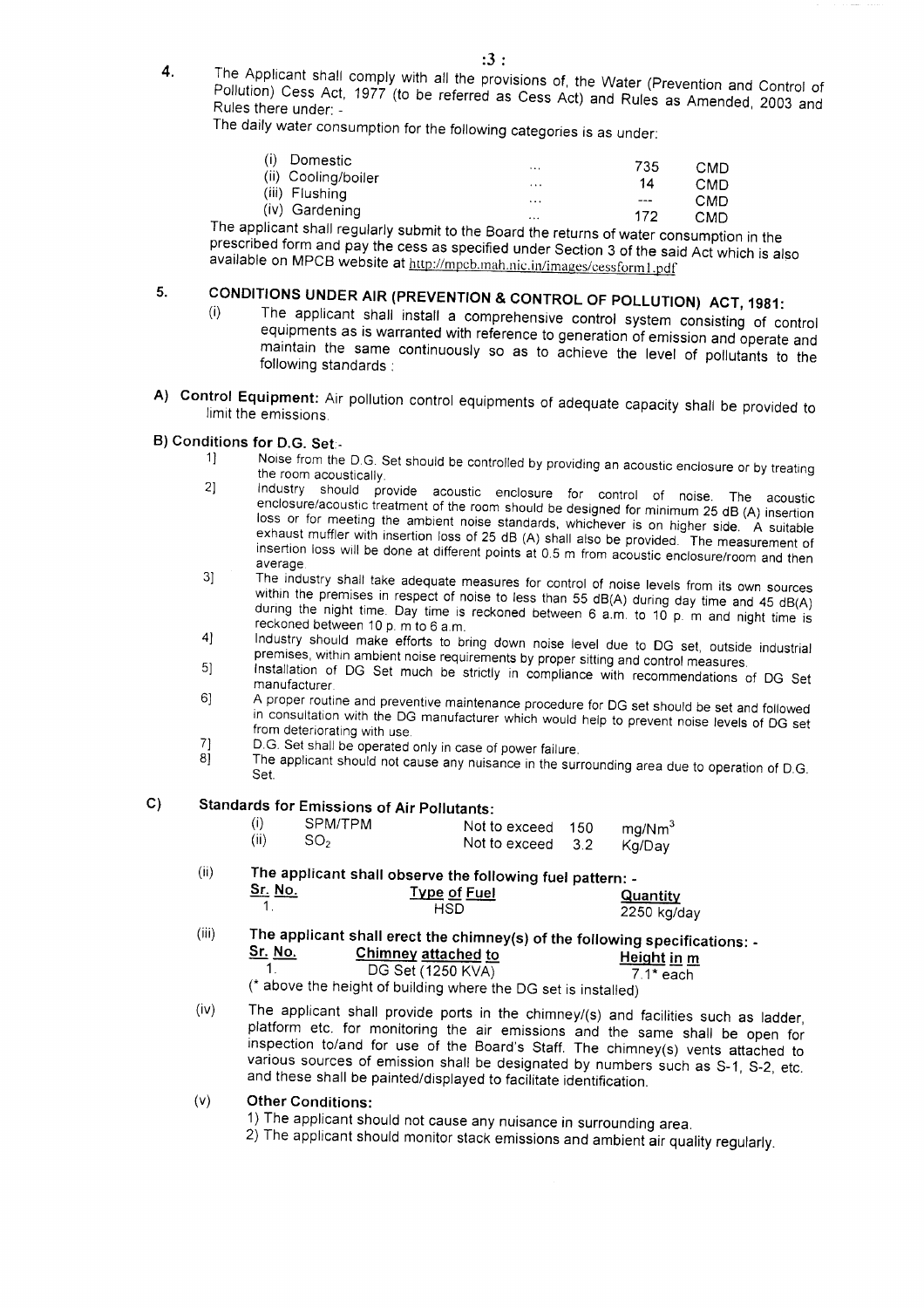- **(vi) Condition for Kitchen: -**
	- (a) The kitchen shall be provided with exhaust system chimney with oil catcher connected to chimney through ducting.
	- (b) The toilet shall be provided with exhaust system connected to chimney through ducting.
	- (c) The air conditioner shall be vibration proof and the noise level shall not exceed 68 dB  $(A)$ .
	- (d) The exhaust hot air from A.C. shall be attached to Chimney at least 5 m higher than the nearest tallest building through ducting and shall discharge into open air in such way that no nuisance is caused to neighbors.
- (vii) The industry shall take adequate measures for control of noise levels from its own sources within the premises so as to maintain ambient air quality standard in respect of noise to less than 75 dB(A) during day time and 70 dB(A) during night time. Day time is reckoned in between 6 a.m. and 10 p.m. and night time is reckoned between 10 p.m. and 6 a.m.
- (viii) Construction equipments generating noise of less than 65/90 db(A) are permitted,
- (ix) No construction work is permitted during nighttime.
- **6. CONDITIONS UNDER HAZARDOUS WASTE (MANAGEMENT, HANDLING & TRANSBOUNDARY MOVEMENT) RULES, 2008:**

The applicant shall not generate any type of hazardous wastes.

7. Whenever due to any accident or other unforeseen act or even, such emissions occur or is apprehended to occur in excess of standards laid down, such information shall be forthwith Reported to Board, concerned Police Station, office of Directorate of Health Services, Department of Explosives, Inspectorate of Factories and Local Body. In case of failure of pollution control equipments, the production process connected to it shall be stopped.

#### **8. General Conditions :**

- 1. The applicant shall maintain good house keeping and take adequate measures for control of pollution from all sources so as not to cause nuisance to surrounding area/inhabitants.
- 2. The applicant shall bring minimum 33% of the available open land under green coverage/  $p$ lantation. The applicant shall submit a yearly statement by  $30<sup>th</sup>$  September every year on available open plot area, number of trees surviving as on 31st March of the year and number of trees planted by September end.
- 3. Solid Waste The non-hazardous solid waste arising in the factory premises, sweepings, etc. be disposed of scientifically so as not to cause any nuisance / pollution. The applicant shall take necessary permissions from civic authorities for disposal to dumping ground.
- 4. The applicant shall provide for an alternate electric power source sufficient to operate all pollution control facilities installed by the applicant to maintain compliance with the terms and conditions of the consent. In the absence, the applicant shall stop, reduce or otherwise, control production to abide by terms and conditions of this consent regarding pollution levels.
- 5. The applicant shall not change or alter "the quantity, quality, the rate of discharge, temperature or the mode of the effluent/emissions or hazardous wastes or control equipments provided for without previous written permission of the Board.
- 6. The applicant shall provide facility for collection of environmental samples and samples of trade and sewage effluents, air emissions and hazardous waste to the Board staff at the terminal or designated points and shall pay to the Board for the services rendered in this behalf.
- 7. The applicant shall make an application for renewal of the consent at least 60 days before the date of expiry to the consent.
- 8. The firm shall submit to this office, the 30<sup>th</sup> day of September every year, the Environmental Statement Report for the financial year ending 31<sup>st</sup> March in the prescribed Form-V as per the provisions of rule 14 of the Environment (Protection) (Second Amendment) Rules, 1992.
- 9. An inspection book shall be opened and made available to the Board's officers during their visit to the applicant.
- 10. The applicant shall install a separate meter showing the consumption of energy for operation of domestic and industrial effluent treatment plants and air pollution control system. A register showing consumption of chemicals used for treatment shall be maintained.
- 11. Separate drainage system shall be provided for collection of trade and sewage effluents. Terminal manholes shall be provided at the end of the collection system with arrangement for measuring the flow. No effluent shall be admitted in the pipes/sewers down stream of the terminal manholes. No effluent shall find its way other than in designed and provided collection system.